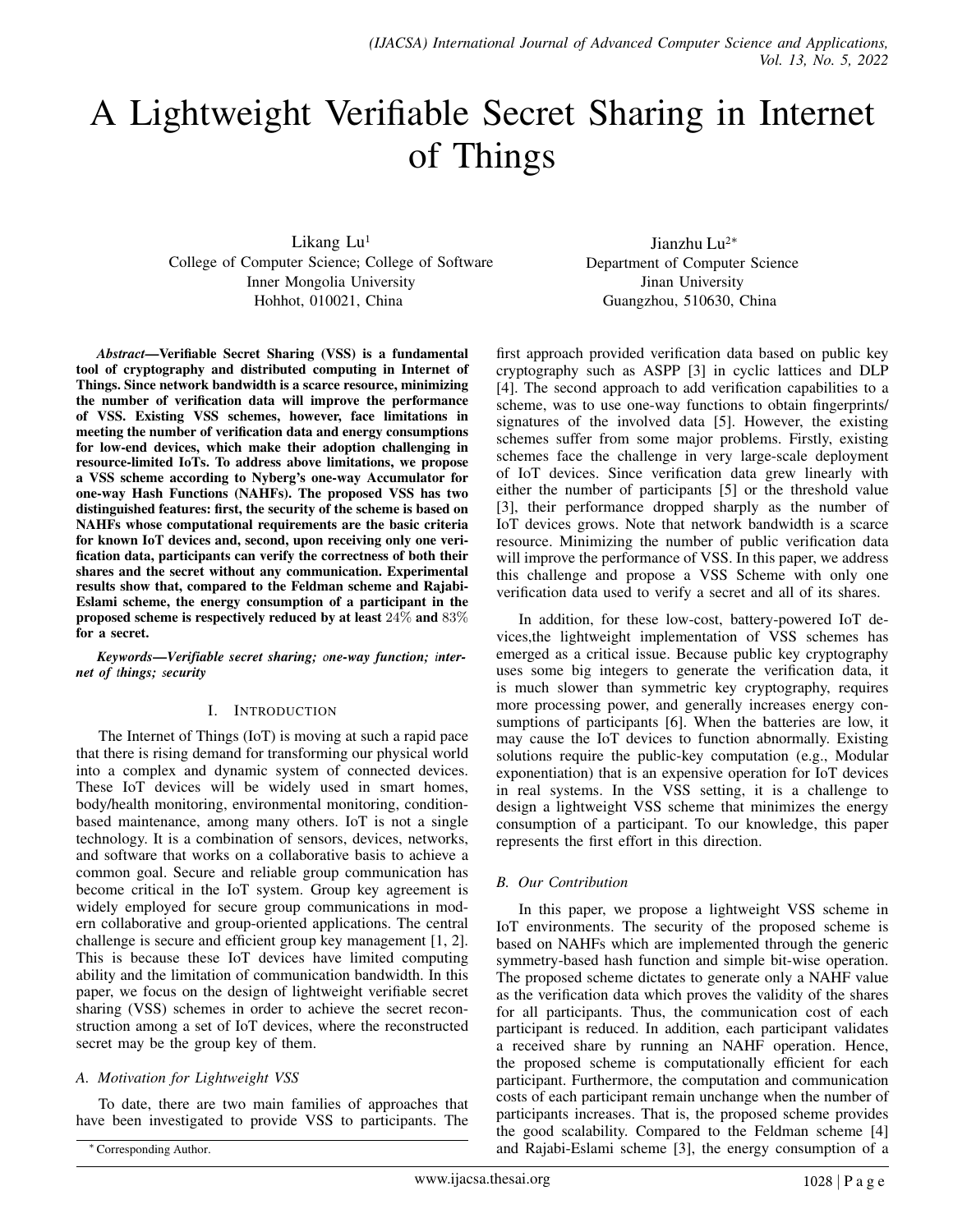participant in the proposed scheme is respectively reduced by at least 24% and 83% for a secret. To the best of our knowledge, the approach of this paper is the first such technique that the number of verification data is only one value in the VSS scheme.

The rest of the article is structured as follows. Related work is presented in Section II, Section III presents a brief review of NAHF, Shamir's  $(t, n)$  secret sharing and VSS. Section IV is dedicated to the proposed VSS scheme including the security model, construction and security aspects. The performance analysis and simulation experiments for the proposed scheme are respectively discussed in Section V and Section VI. Section VII concludes the paper.

#### II. RELATED WORK

The secret sharing (SS) scheme is used as a tool in IoT applications including continuous authentication [1] and key management in sensor networks [7]. Such a scheme allows one to share a secret  $s$  among a set  $P$  of participants. The participants are assigned different values called shares and only certain authorized subsets of them were able to recover the secret using these shares. A  $(t, n)$  threshold SS scheme was introduced by Shamir [8] and Blakley [9] independently in 1979. In such a scheme, the authorized subsets consisted of all subsets of  $P$  including at least  $t$  participants. The scheme was unconditionally secure which meaned that less than  $t$ participants found no information about the secret even with unlimited time and computing power. Then, many versions of SS were proposed to add some new features in the literatures [10].

A verifiable secret sharing (VSS) scheme is a generalization of a SS scheme [11], whose novelty is that everyone can verify whether the received share is a valid piece of the secret or not. The concept of VSS was first introduced by Chor et al [12] in 1985. Subsequently, based on "k-consistent" shares and interactive proof in [13], a VSS scheme was proposed to check the honesty of participants at the secret reconstruction phase. However, at the share generation phase, participants were unable to verify whether the shares they received from the dealer were valid. In 1987, a practical noninteractive VSS was proposed by Feldman [4, 5] through a homomorphic one-way function  $v$  for verifying consistency of each share. Indeed, let v be a  $(+, \cdot)$ -homomorphic oneway function (that is,  $v(a + b)=v(a) \cdot v(b)$ ); then, if v was evaluated over a polynomial  $f(x) = \sum_{i=0}^{t-1} a_i x^i$ , the equation  $v(f(x)) = \prod_{i=0}^{t-1} v(a_i x^i)$  held. The dealer chose two primes p,  $q$  as public values and a generator  $q$  of a subgroup of order  $q$ of  $\mathbb{Z}_p^*$ , where q divided  $p-1$ , and q was the lowest possible integer satisfying  $g^q \equiv 1 \bmod p$ . Then, it generated a share  $s_i = f(x_i) \mod q$  for each participant  $P_i$ , and published the public verification coefficients  $A_i = g^{a_i} \mod p$ . Hence, the consistency of a share  $s_i$  was verified by checking the equality  $g^{s_j} = \prod_{i=0}^{t-1} A_i^{x_j^i}$  (modp). Here, the homomorphic property of exponentiation function  $v(a)=g^a \mod p$  was used. In the case of Feldman's scheme, the security was based on the hardness of the discrete logarithm problem (DLP). In 2019, Rajabi and Eslami [3] proposed a generic threshold VSS construction, and then presented a non-interactive VSS with security based on hardness of the approximate shortest polynomial problem

(ASPP) in cyclic lattices. In the work of Tsaloli et al. [14], by combining three different primitives (i.e., homomorphic hash functions, linearly homomorphic signatures, and threshold RSA signatures) as the baseline, an approach was proposed for protecting the secret data of clients and achieving public verifiability of the computed result. Recently, Koikara et al.[15] used a bilinear map to propose a publicly verifiable secret sharing (PVSS) scheme based on 3D-cellular automata. The VSS with bilinear pairings is not suitable for IoT systems because bilinear pairings are not friendly to lightweight devices [16]. In addition, the symmetry-based VSS is more suitable for the ultra-low energy devices as compared with the public key cryptographic approaches.

A new non-trapdoor accumulator for cumulative hashing was introduced by Nyberg [17]. This kind of accumulator is called a Nyberg's one-way Accumulator for one-way Hash Function (NAHF). In practice, the NAHF is effectively implemented by using the generic symmetry-based hash function and simple bit-wise operations. Oftentimes, this results in less memory requirements than digital signature-based solutions for verification problems. In 2017, Huang et al. [18] proposed a lightweight authentication scheme with dynamic group members in IoT environments. Here, based on a public secure NAHF, the proxy computed two accumulated hash values,  $W$  and  $R$ , which were used to verify whether the node was available and unrevoked. Recently, Fan et al. [19] presented a secure region-based handover scheme with user anonymity and fast revocation, where the region secret keys of the revoked users were accumulated by NAHFs. In the proposed scheme, the dealer generates the verification data with a NHAF such that the shares of participants can be publicly and efficiently verified. This enables us to add verification capability for participants using only one verification data.

#### III. PRELIMINARIES

In this section, we introduce some basic concepts of hash function, NHAF, secret sharing and VSS needed later

#### *A. Notations*

We shall use the following notations throughout the paper. A set with integers  $1, 2, \dots, n$ , is written either  $\{1, 2, \dots, n\}$ or simply [n]. We denote by |x| the length of the binary string corresponding to x, and  $\lceil x \rceil$  the least integer that is greater than or equal to the given number x. Let  $P = \{P_1, P_2, \dots, P_n\}$  be a set of  $n$  participants and  $D$  be the dealer. The threshold is denoted by t. Let  $\mathbb{Z}_p$ ,  $\mathbb{Z}_q$  be two finite fields and  $\mathbb{Z}_q^*$  =  $\mathbb{Z}_q \setminus \{0\}$ , where p is a prime modulus, q is a prime divisor of  $p-1$ , and  $q \ge n+1$ . We let  $H: \{0,1\}^r \times \{0,1\}^* \to \{0,1\}^r$ denote a Nyberg accumulated hash function,  $h: \{0, 1\}^* \rightarrow$  $\{0, 1, \dots, q-1\}$  and  $\hat{h}: \{0, 1\}^* \to \{0, 1\}^{rd}$  be two one-way hash functions, where  $h$  is used to construct the required  $H$ , and  $r=|q|$ .

## *B. Nyberg's One-way Accumulator for One-way Hash Function*

In this paper, we review the concept of Nyberg's one-way Accumulator for one-way Hash Function (NAHF).

Definition 1 (One-way hash function [17]). *A family of one*way hash functions is an infinite set of functions  $h_l: K_l \times S_l \to$  $V_l$  *having the following properties:*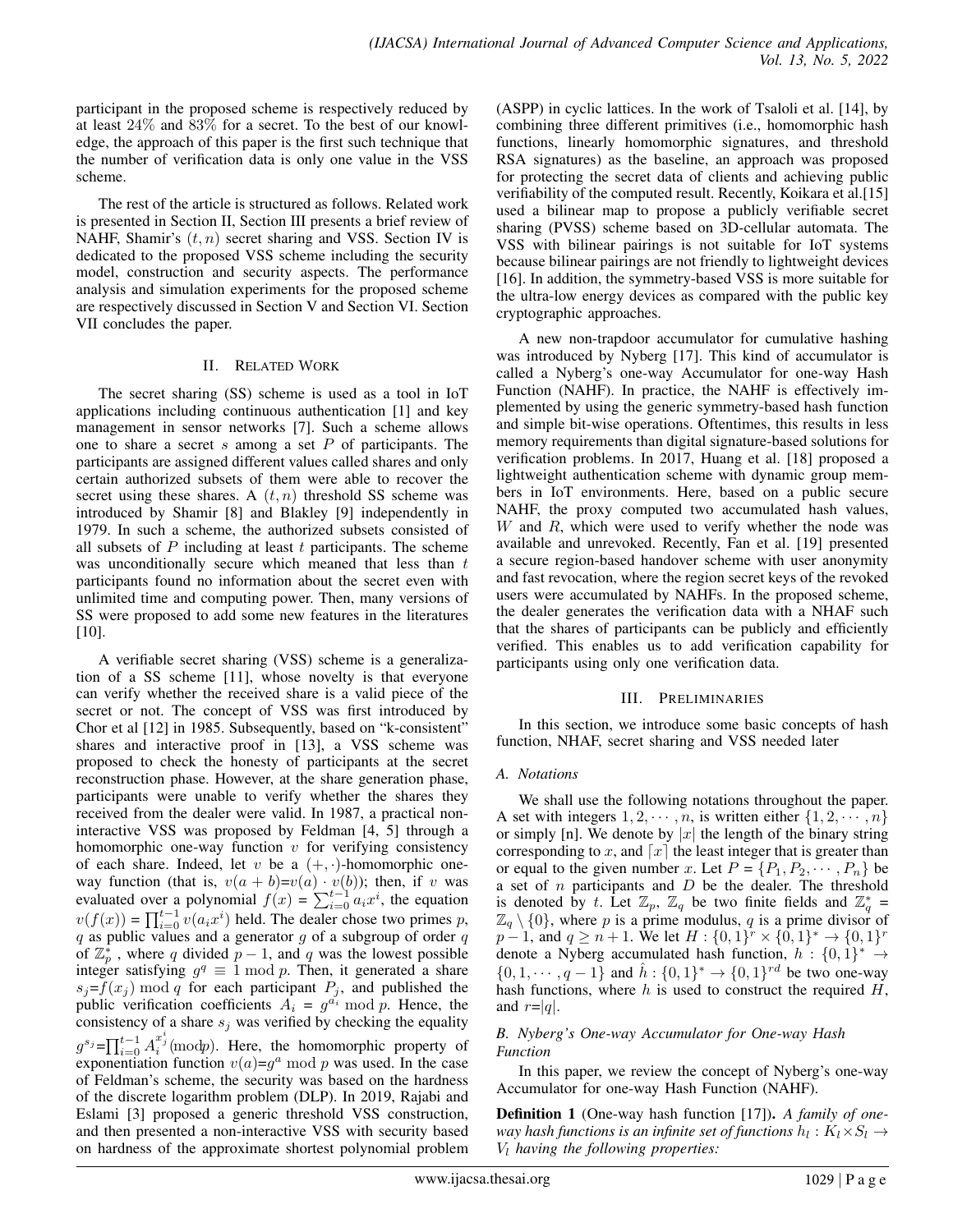- (1) *There exists a polynomial* P 0 *such that for each integer l,*  $h_l(k, s)$  *is computable in time*  $P'(l, |k|, |s|)$  *for all*  $k \in K_l$  *and all*  $s \in S_l$ *.*
- (2) *There is no polynomial* P 0 *such that there exists a probabilistic polynomial time algorithm which, for all sufficiently large* l*, when given* l*, a pair*  $(k, s) \in K_l \times S_l$ , and a s'  $\in S_l$ , find an  $\hat{k}' \in K_l$  such that  $h_l(k, s) = h_l(k', s')$  with *probability greater than*  $1/P'(l)$ *, where*  $(k, s)$  *is chosen uniformly among all elements of*  $K_l \times S_l$ and s' is chosen uniformly form  $S_l$ .

**Definition 2** (Quasi-commutativity [17]). A function  $h: K \times$  $S \to X$  *is said to be quasi-commutative if for all*  $k \in K$  *and for all*  $s_1, s_2 \in S$ ,  $h(h(k, s_1), s_2) = h(h(k, s_2), s_1)$ .

Definition 3 (Nyberg's one-way accumulator [17]). *A family of one-way accumulators is a family of one-way hash functions with quasi-commutativity. The one-way accumulator by Nyberg [17] is constructed based on the generic symmetry-based hash function (e.g., SHA) and simple bit-wise operations. Compared to Benaloh's scheme [20], Nyberg's scheme is more efficient without employing asymmetric cryptographic operations.*

Assume that  $N = 2^d$  is an upper bound to the number of items to be accumulated and r is an integer. Let  $s_1, s_2, \dots, s_n$ be the accumulated items with different string sizes, and a set of the accumulated items  $S = \{s_1, s_2, \dots, s_n\}$ , where  $n \leq N$ . Assume that  $H(\cdot, \cdot)$  denotes an NAHF from  $\{0, 1\}^r \times \{0, 1\}^*$ to  $\{0,1\}^r$ , and  $\odot$  is the bitwise operation AND. The NAHF is based on the one-way hash function  $h: \{0,1\}^* \to \{0,1\}^{rd}$ . All that is required to specify the NAHF is hashing process and AND operation. The heart of an NAHF is the hashing process. The hashing process applies a hash function  $h$  to the input to produce a r-bit output. The hashing process is composed of the following operations.

- Hashing operation: Hash the accumulated item  $s_i$  of the input and output a rd bits binary string  $v_i=h(s_i)$ .
- Transfer  $\alpha$ : the NAHF does a transfer operation on the binary string  $v_i$  which is divided into r blocks,  $(v_{i,1}, \dots, v_{i,r})$ , of length d. The transfer of a block from a d-bit input to a bit output is performed as follows: If  $v_{i,j}$  is a string of zero bits, it is replaced by 0; otherwise,  $v_{i,j}$  is replaced by 1. That is,  $\alpha(v_i)$  $=(b_{i,1}, \dots, b_{i,r})$ , where  $b_{i,j} \in \{0,1\}$ ,  $j=1, \dots, r$ .

In this way, we can transfer the accumulated item  $s_i$  to a bit string,  $b_i = \alpha(h(s_i)) \in \{0, 1\}^r$ , which can be considered as the values of r independent binary random variables if  $h$  is an ideal hash function.

The NAHF on an accumulated item  $s_i \in S$  with an accumulated key  $k \in \{0,1\}^r$  can be implemented using the AND operation described as  $H(k, s_i) = k \odot \alpha(v_i)$  =  $k \odot \alpha(h(s_i))$ . And it also can be represented as  $Z = H(k, s_i)$  $k = k \odot \alpha(v_i) = k \odot \alpha(h(s_i))$  for an accumulated item  $s_i \in S$  $(i \in [n])$ . The proposed VSS relies on the following properties of the NAHF  $H(\cdot, \cdot)$ :

- Quasi-commutativity:  $H(H(k, s_1), s_2) = H(H)$  $(k, s_2), s_1$ .
- Absorbency:  $H(H(k, s_i), s_i) = k \odot \alpha(h(s_i)) = H$  $(k, s_i)$ .

An item  $s_i$  within the accumulated value Z can be verified by  $H(Z, s_i) = Z \odot \alpha(h(s_i)) = Z$ .

## *C. Shamir's Threshold Secret Sharing*

There are *n* participants,  $P = \{P_1, P_2, \dots, P_n\}$  and a dealer D. In Shamir's secret sharing scheme [8], it consisted of two phases: the share distribution phase and the secret reconstruction phase. During share distribution, the secret was  $s = f(0)$ , where  $f(x)$  was a polynomial of degree  $t - 1$  with random coefficients (except for the constant term), computed over a finite field. The participant  $P_j \in P$  holding shares knew  $s_j = f(x_j)$ , where  $x_j$  was  $P_j$ 's unique nonzero identifier,  $j \in [n]$ . In secret reconstruction, any t out of n participants,  $P_{j_1}, \dots, P_{j_t}$ , were able to recover the secret s by using the Lagrange interpolation formula (1) or solving the following linear equations (2), where

$$
s = f(0) = \sum_{i=1}^{t} s_{j_i} (\prod_{r=1, r \neq i}^{t} \frac{-x_{j_r}}{x_{j_i} - x_{j_r}}),
$$
 (1)

and

$$
s_{j_1} = s + a_1 \times x_{j_1} + \dots + a_{t-1} \times x_{j_1}^{t-1},
$$
  
\n
$$
s_{j_2} = s + a_1 \times x_{j_2} + \dots + a_{t-1} \times x_{j_2}^{t-1},
$$
  
\n
$$
\vdots
$$
  
\n
$$
s_{j_t} = s + a_1 \times x_{j_t} + \dots + a_{t-1} \times x_{j_t}^{t-1}.
$$
  
\n(2)

Note that the above coefficient matrix is a square Vandermonde matrix, which is invertible, since the  $x_j$  s are distinct.

#### *D. VSS*

In a SS scheme, participants must trust that shares they receive are correct. In a VSS scheme, additional verification data are given that allow each participant to check whether its share is correct. Each message that must be checked contains additional verification data. The verification data are sent in the clear, and can be used by the recipient to determine whether the share in the message is correct. That is, recipients use them to check that a point,  $(x_j, s_j)$ , sent to it is on the polynomial  $f(x)$  and that the polynomial,  $f(x)$ , used as the basis for the sent shares equals the secret at  $x = 0$ . The VSS is able to resist the following two kinds of active attacks: (1)some shares are tampered before being sent to the participants in the secret distribution phase; (2)participants submit error shares to others in the secret reconstruction phase.

#### IV. A LIGHTWEIGHT  $(t, n)$  VSS SCHEME

In the section, a lightweight  $(t, n)$  VSS scheme is proposed. We discuss techniques involving the security model, construction and the security aspects of the proposed scheme.

#### *A. The Security Model of Proposed Scheme*

In this section, we give the definition of a noninteractive  $(t, n)$  VSS scheme. There are *n* participants,  $P =$  $\{P_1, P_2, \cdots, P_n\}$ , and a dealer D. In the definition, there are four algorithms: share generation(SG), share verification(SHV), secret reconstruction(SR) and secret verification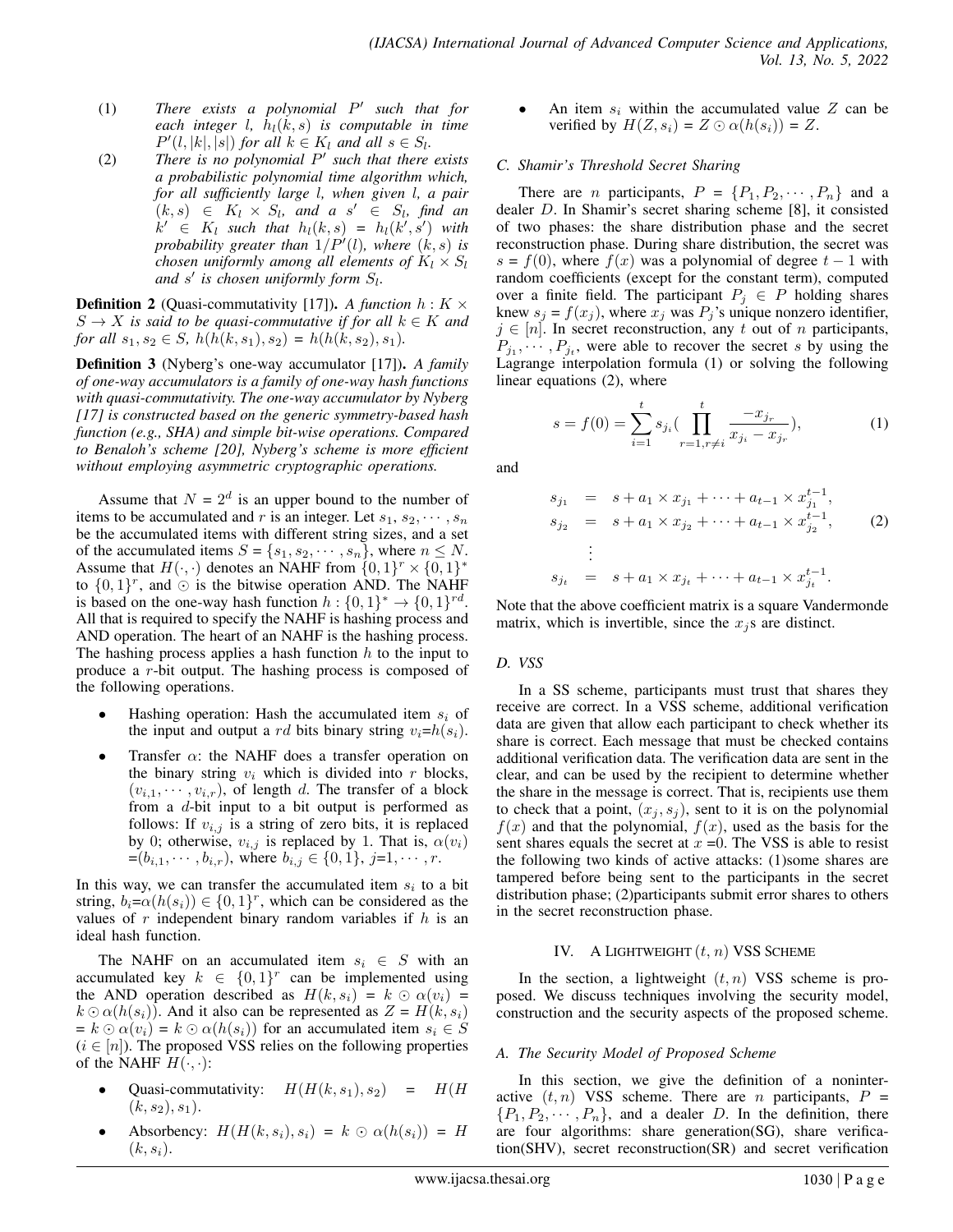(SEV). The proposed scheme consists of the share distribution phase and the secret reconstruction phase. We define a noninteractive  $(t, n)$  VSS scheme as follows:

A noninteractive  $(t, n)$  VSS scheme is a pair (share generation, secret reconstruction) of phases as follows.

- Share distribution: In this phase, on input a secret  $s$ and  $P_i$ 's identity  $x_j$ , D first runs SG algorithm to output a share for each participant and some verification data, where the shares are sent to the corresponding participants through a secure channel. Then, on input verification data and his share, each participant runs SHV algorithm to output accept or reject the share.
- Secret reconstruction: The input of this phase are the shares corresponding to a subset of participants. At first, the validity of each share is verified by other cooperating participants running SHV algorithm. Then, if the number of participants with valid shares is at least  $t$ , the secret can be computed by applying SR algorithm on the provided shares, and the recovered secret is verified by running SEV algorithm.

A non-interactive  $(t, n)$  VSS Scheme is called secure if it satisfies the following properties:

- Threshold. Every secret can only be recovered by any  $t$ or more participants who have received the shares, and any subset of participants with less than  $t$  participants cannot obtain any information about the secret.
- Verifiability/reconstructability: Every participant can verify his share in the share generation phase. During the secret reconstruction phase, the participants can validate the received shares and check if a reconstructed secret is correct.
- Security. The VSS scheme must be able to resist up to  $t - 1$  colluded inside adversaries. In addition, any outside adversary cannot impersonate to be a member by forging a valid value after knowing at most  $t -$ 1 values from other members. The VSS scheme is secure, if the adversary cannot obtain the shares in polynomial time.

In addition, the following properties for a VSS are very much tailored to IoT devices as participants:

- Efficiency. The proposed scheme should have low calculation requirements and low communication costs at the participants to reduce their energy consumptions. This makes VSS for implementation on batterypowered IoT devices that have limited computing power.
- Scalability. Even if the number of participants in largescale deployments is big, the communication cost of the scheme should be kept small to reduce the cost of the supporting network infrastructure.

## *B. The Proposed* (t, n) *VSS Scheme*

Figure 1 shows the proposed  $(t, n)$  VSS scheme, where the combiner may be each participant in  $P$ . In the proposed

## Share generation

*Step 1*: Dealer  $\overline{D}$  chooses a  $(t - 1)$  degree polynomial  $f(x) = a_0 + a_1 x + \cdots + a_{t-1} x^{t-1}$ , where  $a_0 = s$  is the secret in  $\mathbb{Z}_q^*$ , and for  $i = 1, 2, \cdots, t - 1$ ,  $a_i$  are picked uniformly from  $\mathbb{Z}_q^*$ . The dealer distributes the share  $s_j =$  $f(x_j)$  to the corresponding participant  $P_j$  secretly, where  $x_j$  is  $P_j$ 's unique nonzero identifier,  $j \in [n]$ . Then, based on an NAHF  $H$ , the dealer selects  $k$  as its long term secret key to compute the verification data  $V$ , and publishes H and V, where  $V = H(\cdots H(H(k, s), s_1), \cdots, s_n)$ . *Step 2*: After receiving  $s_j$ , each participant  $P_j$  checks if  $H(V, s_j) = V$  holds,  $j \in [n]$ . If true,  $P_j$  confirms that the received share  $s_j$  is correct; otherwise, it repeats the step 1.

Secret reconstruction

*Step 3*: The participant  $P_j$  releases its share  $s_j$ , and the combiner confirms the correctness of  $s_j$  via  $H(V, s_j)$  =  $V$ .

*Step 4*: Assume that the combiner receives t correct shares  $s_{j_1}, s_{j_2}, \dots, s_{j_t}$ . The secret s is recovered by the formula (1) or solving equation (2). Then, the combiner validates the recovered secret s as  $H(V, s) = V$ .



scheme, the algorithms SG, SHV, SR and SEV are the mathematical processes in the Step 1, 2, 3 and 4, respectively. The security of the scheme is based on an NAHF, which is quasicommutative and has the absorbency property.

The correctness of the proposed  $(t, n)$  VSS scheme is guaranteed by the following theorem 1 and 2.

Theorem 1. *In the share generation, the correctness of each share*  $s_j$  *can be validated by the receiver through*  $H(V, s_j)$  = *V*, *j* ∈ [*n*].

Proof 1. *If the dealer* D *follows the scheme accurately, we have that*  $V = H(\cdots H(H(k, s), s_1), \cdots, s_n)$ *. Based on the absorbency property of* H*, it is known that the share*  $s_n$  *satisfies*  $H(V, s_n) = V$ *. In fact,*  $H(V, s_n) = H(H(\cdots H(H(k, s), s_1), \cdots, s_n), s_n) =$  $H(\cdots H(H(k, s), s_1), \cdots, s_n) = V$ , where the second *equality holds for the absorbency property of* H*.*

*Generally, in accordance with the quasi-commutativity of* H*, we have*

$$
V = H(\cdots H(H(\cdots H(H(k, s), s_1), \cdots, s_j), s_{j+1}), \cdots, s_n)
$$
  
= 
$$
H(\cdots H(H(\cdots H(H(k, s), s_1), \cdots, s_{j+1}), s_j), \cdots, s_n)
$$
  
:  
= 
$$
H(H(\cdots H(\cdots H(H(k, s), s_1), \cdots, s_{j+1}), \cdots, s_n), s_j).
$$
 (3)

*where*  $j = 1, 2, \dots, n - 1$ *. Combining the absorbency property of* H *and equation (3), we obtain that*  $H(V, s<sub>i</sub>) =$  $H(H(H(\cdots H(\cdots H(H(k,s), s_1),\cdots,s_{j+1}),\cdots,s_n), s_j), s_j)$  $H(H(\cdots H(\cdots H(H(k, s), s_1), \cdots, s_{j+1}), \cdots, s_n), s_j)$ *=* V *, where the second equality holds for the absorbency property of* H*, and the third equality holds due to equation (3). This completes the proof.*

Theorem 2. *In the secret reconstruction, the received shares*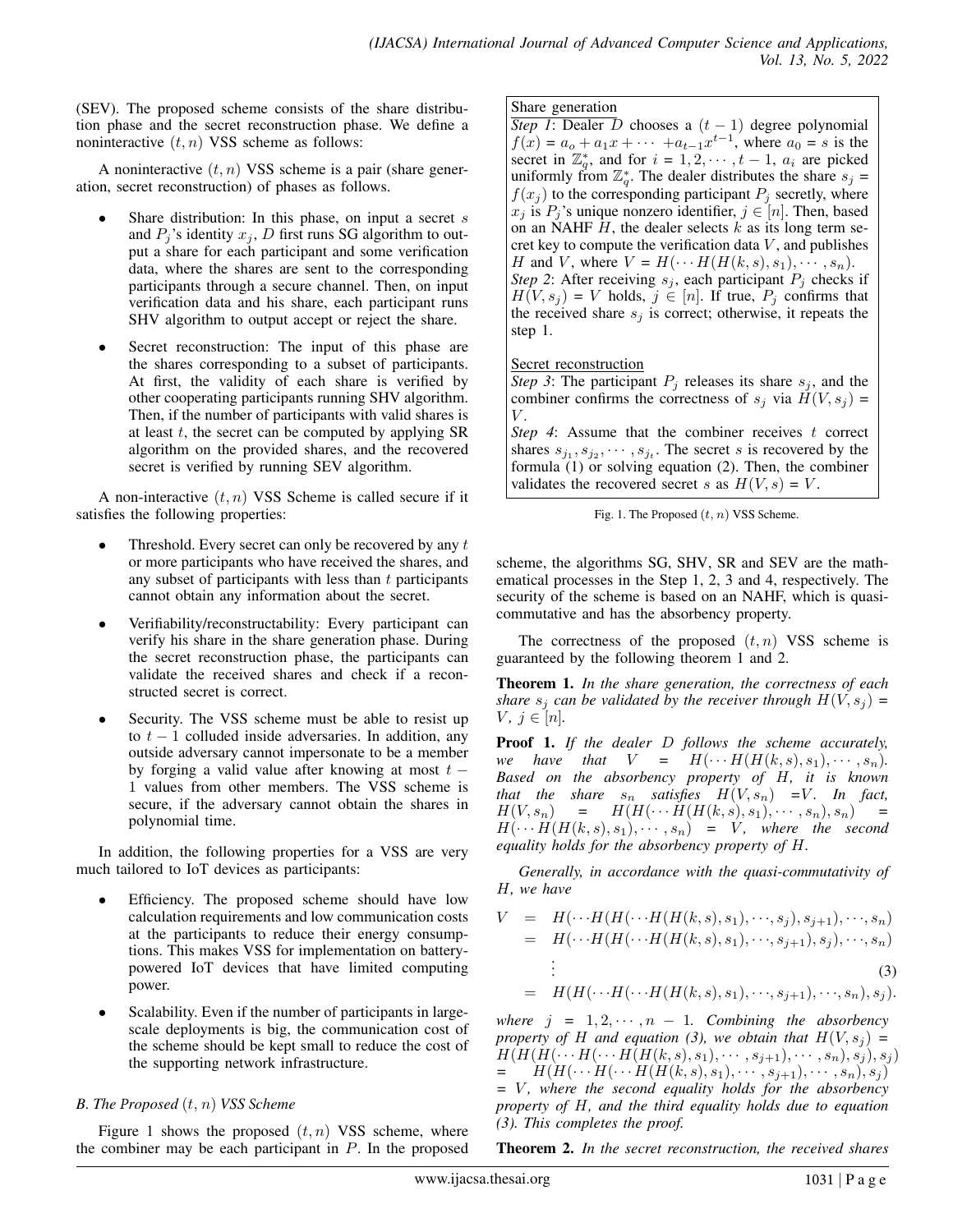$s_{j_{\theta}}$  and the recovered secret s can be publicly and efficiently  $verified via  $H(V, s_{j_{\theta}}) = V$  and  $H(V, s) = V$ , respectively,$  $\theta \in [t]$ .

**Proof 2.** In the secret reconstruction, the share  $s_{j_\theta}$  can be *publicly and efficiently verified via*  $H(V, s_{j_\theta}) = V$ *, for*  $\theta \in$ [t]*. This proof is the same as that of Theorem 1. In addition, similar to the derivation of equation (3), the secret* s *satisfies the following equation:*

$$
V = H(\cdots H(H(k, s), s_1), \cdots, s_n)
$$
  
=  $H(\cdots H(H(k, s_1), s), \cdots, s_n)$   
:  
=  $H(H(\cdots H(H(k, s_1), s_2), \cdots, s_n), s).$  (4)

*By using the absorbency property of* H *and equation (4), for the secret s we see that*  $H(V, s) = V$ . This is be*cause*  $H(V, s) = H(H(H(\cdots H(H(k, s_1), s_2), \cdots, s_n), s), s)$  $= H(H(\cdots H(H(k, s_1), s_2), \cdots, s_n), s) = V$ *, where the second equality holds due to the absorbency property of* H*, and the third equality holds by equation (4). This completes the proof.*

**Remark 1.** *The correctness of algorithms*  $H(V, s_i) = V$  *and* H(V, s) *=*V *depends on the assumption that the output length, rd, of h satisfies*  $(n + 1) \leq 2^d$ , where an NAHF  $H$ :  $\{0,1\}^r \times \{0,1\}^* \rightarrow \{0,1\}^r$  is constructed through  $h: \{0,1\}^* \to \{0,1\}^{rd}$ . When  $(n+1) > 2^d$ , it is feasible to *replace*  $\hat{V}$  *with*  $(\hat{V}_0, \hat{V}_1, \dots, \hat{V}_{u-1})$ *, where*  $u = \lceil \frac{n+1}{2^d} \rceil$ *. For*  $\varsigma$ 0, 1. · · · , u−1*,* V (ς) *is generated as follows: (1) different hash functions,*  $h^{(\varsigma)}: \{0,1\}^* \rightarrow \{0,1\}^{rd}$ , are chosen. (2) the NAHF  $H^{(\varsigma)}: \{0,1\}^r \times \{0,1\}^* \rightarrow \{0,1\}^r$  is generated by the hash *function*  $h^{(s)}$ . (3) Let  $s_{n+1}$  = s, the s-th value is computed *as*  $V^{(\varsigma)} = H^{(\varsigma)}(\cdots H^{(\varsigma)}(k, s_{\varsigma+1}), \cdots, s_{\varsigma+2^d})$ *. To verify the correctness of*  $s_{\varsigma+j}$ *, we can check if*  $H^{(\varsigma)}(V^{(\varsigma)}, s_{\varsigma+j}) = V^{(\varsigma)}$ *, where*  $\varsigma = 0, 1, \cdots, u - 1$ *, and*  $j \in [2^d]$ *.* 

The following theorems ensure the security of the proposed  $(t, n)$  VSS scheme.

Theorem 3. *Assume that* q *is a large prime number. The share*  $s_j$  *obtained by the polynomial*  $f(x)$ *, has a uniform distribution on*  $\mathbb{Z}_q$ ,  $j \in [n]$ .

Proof 3. *Let* A *and* X *be two independent random variables defined on* Zq*. A basic result from the theory of random variables is that if* A *has a uniform distribution on*  $\mathbb{Z}_q$  *and* X *has an arbitrary distribution on*  $\mathbb{Z}_q$ *, then*  $B_1 = A + X \pmod{q}$ *and*  $B_2 = A \cdot X \pmod{q}$  *have a uniform distribution on*  $\mathbb{Z}_q$ *,* where  $\overline{X}$  is chosen from  $\mathbb{Z}_q^*$  in the latter case. If  $b_1$  is chosen *uniformly from all possible values of*  $B_1$ *, the probability of*  $B_1 = b_1$  *is given as:* 

$$
Pr[B_1 = b_1] = Pr[A + X = b_1]
$$
  
=  $\sum_{x_j} Pr[A = b_1 - x_j] Pr[X = x_j]$   
=  $1/q \cdot \sum_{x_j} Pr[X = x_j] = 1/q.$ 

*of* B2*, we have*

$$
Pr[B_2 = b_2] = Pr[A \cdot X = b_2]
$$
  
=  $\sum_{x_j} Pr[A = b_2 \cdot (x_j)^{-1}] Pr[X = x_j]$   
=  $1/q \cdot \sum_{x_j} Pr[X = x_j] = 1/q.$ 

*It can be easily shown that the above argument can be extended to the random polynomial function*  $f(x)$ *. Since*  $a_0, a_1, \dots, a_{t-1}$  are uniformly distributed on  $\mathbb{Z}_q$  and  $x_j$  is  $P_j$ 's unique nonzero identifier, hence  $a_0, a_1x_j, \cdots, a_{t-1}x_j^{t-1}$ *are uniformly distributed on*  $\mathbb{Z}_q$ *. Then,*  $f(x_j) = a_0 + a_1x_j +$  $\cdots + a_{t-1}x_j^{t-1}$  is uniformly distributed on  $\mathbb{Z}_q$ . Therefore,  $s_j =$  $f(x_j)$  *is uniformly distributed on*  $\mathbb{Z}_q$ *, that is, s<sub>j</sub> has a uniform distribution on*  $\mathbb{Z}_q$ *.* 

Theorem 4. *Under the assumption that* H *is a secure NAHF, the secret* s *and some shares* s<sup>j</sup> *cannot be obtained by an attacker from*  $V, j \in [n]$ .

Proof 4. *Recall from Definition 3 that an NAHF* H *is a oneway hash function with quasi-commutativity. Suppose the accumulated item*  $s_i$  *is computed in the j-th iteration of* V, thus, V  $= H(\cdots H(H(\cdots H(H(k, s), s_1), \cdots, s_i), s_{i+1}), \cdots, s_n)$ *. Note that*  $V = H(H(\cdots H(\cdots H(H(k, s), s_1), \cdots, s_{j+1}), \cdots, s_n), s_j)$  $= H(Q, s_i)$ , where the first equality holds due to equation *(3), and*  $\hat{Q} = H(\cdots H(\cdots H(H(k, s), s_1), \cdots, s_{i+1}), \cdots, s_n)$ . *Furthermore, we have that*  $H(V, s<sub>i</sub>) = V$ *. We now need to prove that it is hard for the attacker presented with* V *to find*  $(Q', s_j)$  *such that*  $V = H(Q', s_j)$ *. At this point, One-way property of* H *in Definition 1 ensures that this is computationally infeasible, that is, there is no polynomial* P 0 *such that there exists a probabilistic polynomial time algorithm which finds an*  $s_j \in \mathbb{Z}_q$  *such that*  $V = H(Q', s_j)$ with probability greater than  $1/P'(l)$ , where  $Q'$  is chosen *uniformly form* {0, 1} r *. Hence, it is computationally infeasible to find an*  $s_j$  *such that*  $H(V, s_j) = V$ ,  $j \in [n]$ *. Similarly,it is computationally infeasible to derive the share* s *from* V *.*

Theorem 5. *In the proposed VSS scheme, any subset of participants of size less than* t *cannot obtain any information about the secret* s*.*

Proof 5. *Here, we consider the worst case, where* t−1 *participants take part in recovering the secret* s*. Any* t−1 *participants*  $with$  different identities  $x_{j_1}, \cdots, x_{j_{t-1}}$  cannot compute the *secret s since they cannot solve the linear system of*  $(t - 1)$ *equations and t unknowns:*  $s_{j_l} = s + a_1 \times x_{j_l} + \cdots + a_{t-1} \times x_{j_l}^{t-1}$ ,  $l ∈ [t − 1]$ *, which has a degree of freedom, where*  $a_0 = s$ *. We can consider the coefficient,*  $a_{t-1}$ *, of the last term in*  $f(x)$  *as a free variable from* Zq*. In this case, the secret* s *has a unique representation as a linear combination of*  $a$ <sub>*t*−1</sub> *and the shares*  ${s_{j_1}, \cdots, s_{j_{t-1}}}$ , where  $a_{t-1}$  is uniformly distributed over  $\mathbb{Z}_q$ . *From the proof of Theorem 3, it follows that* s *has a uniform distribution over* Zq*. Hence, no information about the secret* s *can be extracted from these* t − 1 *shares.*

Combining Theorem 3, 4 and 5, we have the following theorem:

Theorem 6. *The proposed* (t, n) *VSS scheme is secure under the assumption that* H *is a secure NAHF.*

*Similarly, when*  $b_2$  *is chosen uniformly from all possible values*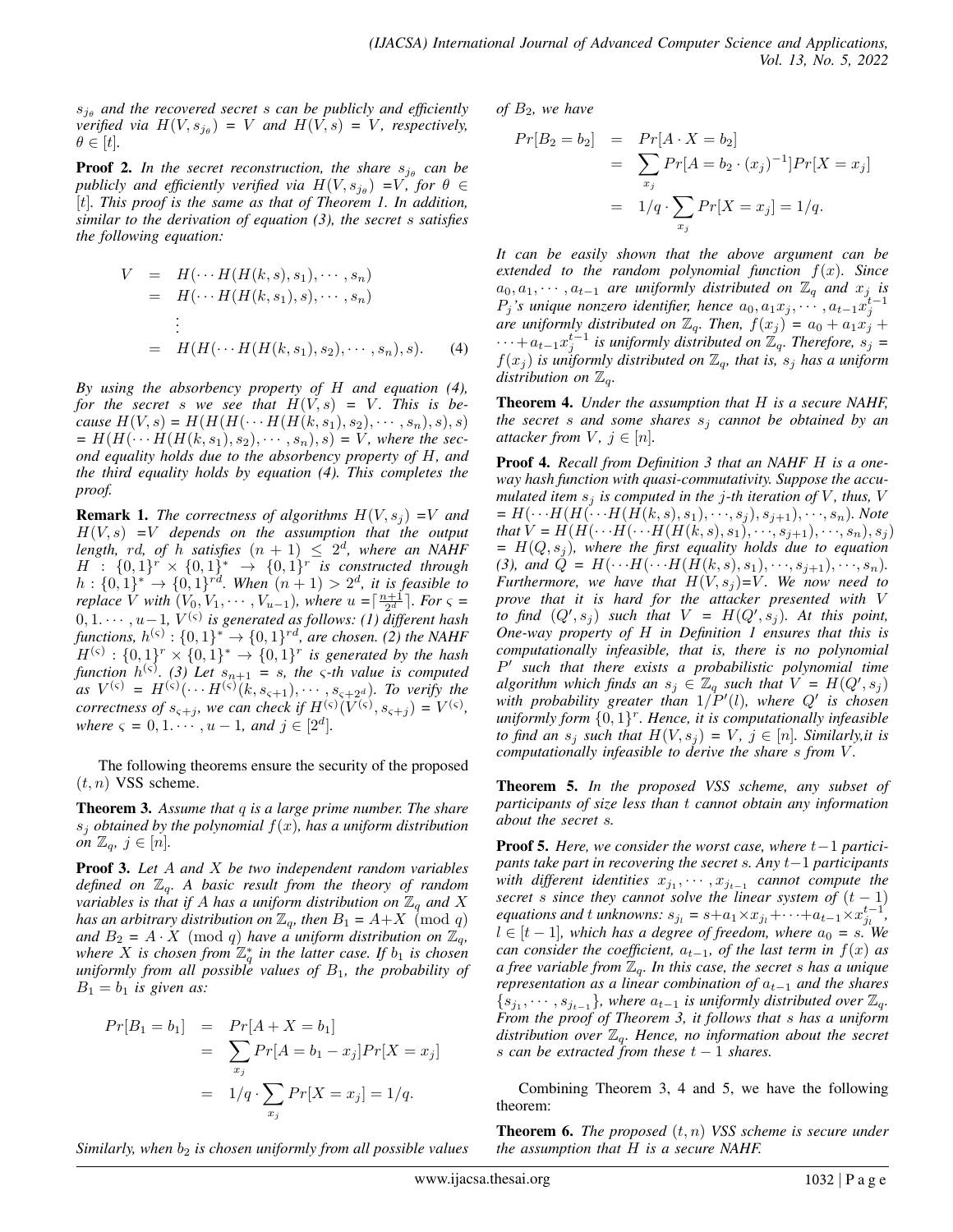| TABLE I. | THE COMMUNICATION COSTS OF $D$ and $P_i$ in the VSS SCHEMES |
|----------|-------------------------------------------------------------|
|----------|-------------------------------------------------------------|

|                  | share $ f(x_i) $ | verification data                 |                  |                      |
|------------------|------------------|-----------------------------------|------------------|----------------------|
| Rajabi-Eslami[3] | $m_0 p_0 $       | $ F(a[i])  = \frac{tn_0 p_0 }{r}$ | $(t+nm)n_0 p_0 $ | $(m(t+1)+t)n_0 p_0 $ |
| Feldman [4]      | $\boldsymbol{a}$ | $ A_i  = t p $                    | $n q +t p $      | $t p +(t+1) q $      |
| proposed scheme  | $\boldsymbol{a}$ | $V=$ r                            | $n q +r$         | $(t+1) q  + r$       |

TABLE II. THE COMPUTATION COSTS OF D AND  $P_j$  IN THE VSS SCHEMES, WHERE  $T_o$  IS THE COMPUTATION TIME FOR THE OPERATION  $o \in \{F, H, M(\text{MULTIPLICATION}), e(\text{EXPONENTIATION}), E(\text{EXPONENTIATION ON } R_{p_0}), f(\text{COMPUTING } f(x_j) \text{ON } R_{p_0})\},$  $pm(\hbox{Polynomial Multi-1}$ POLYNOMIAL  $\hbox{MULTIPLICATION ON}$   $R_{p_0})$ 

|                        | $f(x_i)$<br>share                | verification data   | verify $f(x_i)$ | get s                            |                      |                                     |
|------------------------|----------------------------------|---------------------|-----------------|----------------------------------|----------------------|-------------------------------------|
| Rajabi-Eslami[3]       | $\mathbf{r} = T$<br>$T_{f(x_i)}$ | $1 F(a[i]) = T_F 1$ | $(t-1)T_E+T_F$  | $m(T_M)$                         | $+$ tT <sub>F</sub>  | $t(t-1)T_E + mt(T_{pm}$ .<br>$+T_M$ |
| Feldman <sup>[4]</sup> | (t-1) $T_M$                      | $=$ t $T_e$         | $tT_e$          | $\sqrt{T}$<br>$^{{\sf I}}{}^I$ M | $n(t-1)T_M + tT_e$   | $12 \pi$<br>${}^2T_e$ + t $T_M$     |
| proposed scheme        | (t-1) $T_M$                      | $= (n+1)T_H$        | $T_H$           | t $T_M$                          | $n(t-1)T_M+(n+1)T_H$ | $(t+1)T_H$ +t $T_M$                 |

#### V. PERFORMANCE OF PROPOSED VSS SCHEME

In this section we present and discuss the efficiency and scalability for the proposed scheme in Section IV-B. We mainly consider the costs of an extension of the SS scheme to achieve verifiability. By decreasing the number of verification data, we improves on the previous VSS schemes [3, 4]. We estimate the efficiency by counting the number of basic cryptographic operations required in the extension, and also calculate its communication cost. To evaluate the scalability of the proposed scheme, it suffices to show that the costs of each participant remain unchange in the increase in the size of the IOT network (i.e. the number of participants).

Bandwidth is a scarce resource. In a VSS, the communication cost is dominated by the sizes of both verification data and a share. From Table I, we see that in the proposed scheme, the communication costs of the  $D$  and  $P_i$  are significantly lower than Feldman scheme and Rajabi-Eslami scheme since |q| is much less than |p| and  $mn_0|p_0|$  (see Section VI). In the proposed scheme, the verification data  $V$  is only a value in  $\mathbb{Z}_q$ , so is any share. Specifically, at the share generation phase, the dealer  $D$  broadcasts  $V$  to participants in  $P$  and transmits  $s_j = f(x_j)$  to each participant  $P_j$ ,  $j \in [n]$ , where  $|V| + \sum_{j=1}^{n} |s_j| = r + n|q|$  bits. Upon receiving V and  $s_j$  from D at the share generation phase, each  $P_j$  obtains at least  $(t - 1)$  different shares  $s_{j_\theta}$  from the others in P while sending  $s_j$  to them at the secret reconstruction phase. Here,  $|V| + |s_j| + \sum_{\theta=1}^{t-1} |s_{j_\theta}| + |s_j| = r + (t+1)|q|$  bits. In the Feldman scheme<sup>[4]</sup>, the verification data included  $t$ elements  $A_0, \dots, A_{t-1}$  (see Section II) in  $\mathbb{Z}_p$ , and the size of each share was the same as the proposed scheme. Therefore, the communication costs at D and  $P_i$  were  $n|q| + t|p|$  and  $t|p| + (t+1)|q|$  bits, respectively. In the Rajabi-Eslami scheme [3], the verification data was composed of  $(n_0 - 1)$ -degree polynomials  $F(a[0])$ ,  $\cdots$ ,  $F(a[t-1])$  in  $\mathbb{Z}_{p_0}$  and each share contained m polynomials in  $R_{p_0}$ . Here, the polynomial ring  $R_{p_0} = \mathbb{Z}_{p_0}[\alpha]/(\alpha^{n_0} - 1)$ , and  $\mathbb{D}_{p_0}^{\infty}$  was an appropriate subset of "small" elements of  $R_{p_0}$ <sup>1</sup>, where the dimension  $m > 1$ , the integer module  $p_0 \geq 2$  and an error distribution  $\delta$ . Note that each share  $f(x_j)$  and the secret s were respectively

composed of m polynomials in  $R_{p_0}$  and  $D_{p_0}$ , and  $F(a[i])$ was a polynomial in  $R_{p_0}$ . Thus, the communication costs at D and  $P_i$  were  $(t+nm)n_0|p_0|$  and  $(m(t+1)+t)n_0|p_0|$  bits, respectively.

It is generally assumed that in an IoT system, the dealer or server has powerful computing resources and the computing power of IoT devices is limited [22]. Another advantage of proposed scheme is that the computation costs of participants are low since computational requirements are the basic criteria for known IoT devices. For each participant  $P_i$  in the proposed scheme, its computation cost is  $(t + 1)T_H + tT_M$ , where  $H(V, s_j)$ ,  $H(V, s_{j_{\theta}})$  and  $H(V, s)$  are respectively computed for verifying  $s_j$ ,  $s_{j_\theta}$  ( $\theta \in [t-1]$ ) and the recovered s, and t multiplication operation in the Lagrange interpolation formula (1) are performed to recover s. Note that in Rajabi-Eslami scheme [3],  $T_f = m(t-1)T_m$ , and  $T_F = mT_{pm}$ . This was because m polynomials with degree  $(t - 1)$  needed to be computed for each  $f(x_j)$  in  $R_{p_0}$  and  $F(X) = \sum_{i=1}^m X_i b_i$ . From the experimental results in Section VI, we know that  $T_M < T_{pe} < T_H < T_e < T_E$ . Table II shows that the computation cost of  $P_j$  is the lowest in the proposed scheme. In contrast, the computation cost of  $D$  in the proposed scheme, where the time to compute  $V$  increases with  $n$ , increases due to the use of NAHF H. To compute  $s_j = f(x_j)$  for each participant  $P_j$  and verification data V,  $D$  needs to execute  $t-1$  multiplication operations for  $f(x_j)$  and  $n+1$  NAHF operations for  $V, j \in [n]$ . It means that the computation cost of D is  $n(t-1)T_M + (n+1)T_H$ . Furthermore, the proposed scheme provides the good scalability since the computation and communication costs of  $P_j$  remain unchange when the number of participants increases.

#### VI. SIMULATION EXPERIMENTS

We further evaluate the performance of proposed scheme using simulation experiments. The experiments are conducted on an Intel(R) Core(TM) i7-6700 CPU@3.40 GHz machine with 8.00 GB memory and Windows7 using JDK1.8. We choose to focus on SHA-512 for hashing  $h$  in NAHF  $H$ with a 128 bit output, where  $N = 2<sup>4</sup>$  is an upper bound to the number of accumulated items. When  $N > 2<sup>4</sup>$ , we do this by selecting  $u = \lfloor N/(2^4) \rfloor$  different SHA-512 as Remark 1. For Feldman scheme, the parameters  $p$ ,  $q$  were chosen as suggested (see page 21 in [23]), i.e., $|p|=1024$ bits, and  $|q|=160$ bits. As for Rajabi-Eslami scheme, according to the LWE parameters for hardware tests (see Table 4 in [24]), the corresponding parameters  $(n_0, |p_0|) = (128, 12)$ . In addition, let  $m = 2$ . To give a detailed quantitative analysis, we assume

 ${}^{1}\mathbb{Z}_{p_{0}}$  was the set of integers from 0 to  $p_{0} - 1$ ,  $\mathbb{Z}_{p_{0}}[\alpha]$  denoted the set of polynomials with coefficients in  $\mathbb{Z}_{p_0}$ .  $\hat{R}_{p_0}$  containd all polynomials of degree less than  $n_0$  with coefficients in  $\mathbb{Z}_{p_0}$ , as well as two ring operations, which were polynomial addition and multiplication modulo  $\alpha^{n_0} - 1$ . Each polynomial in  $R_{p_0}$  had  $n_0$  coefficients in  $\mathbb{Z}_{p_0}$ , so there was a bijection between  $R_{p_0}$  and  $\mathbb{Z}_{p_0}^{n_0}$ . The compact knapsack problem over  $R_{p_0}$  was defined in [21] as follows: given  $m = \mathcal{O}(log_2 n_0)$  elements  $b_1, \dots, b_m \in R_{p_0}$  and a target value  $c \in R_{p_0}$ , found coefficients  $X_1, \dots, X_m \in D_{p_0}$  such that  $\sum_{i=1}^{m_1} X_i b_i = c$ .  $\prod_{i=1}^{m_1} X_i b_i = c.$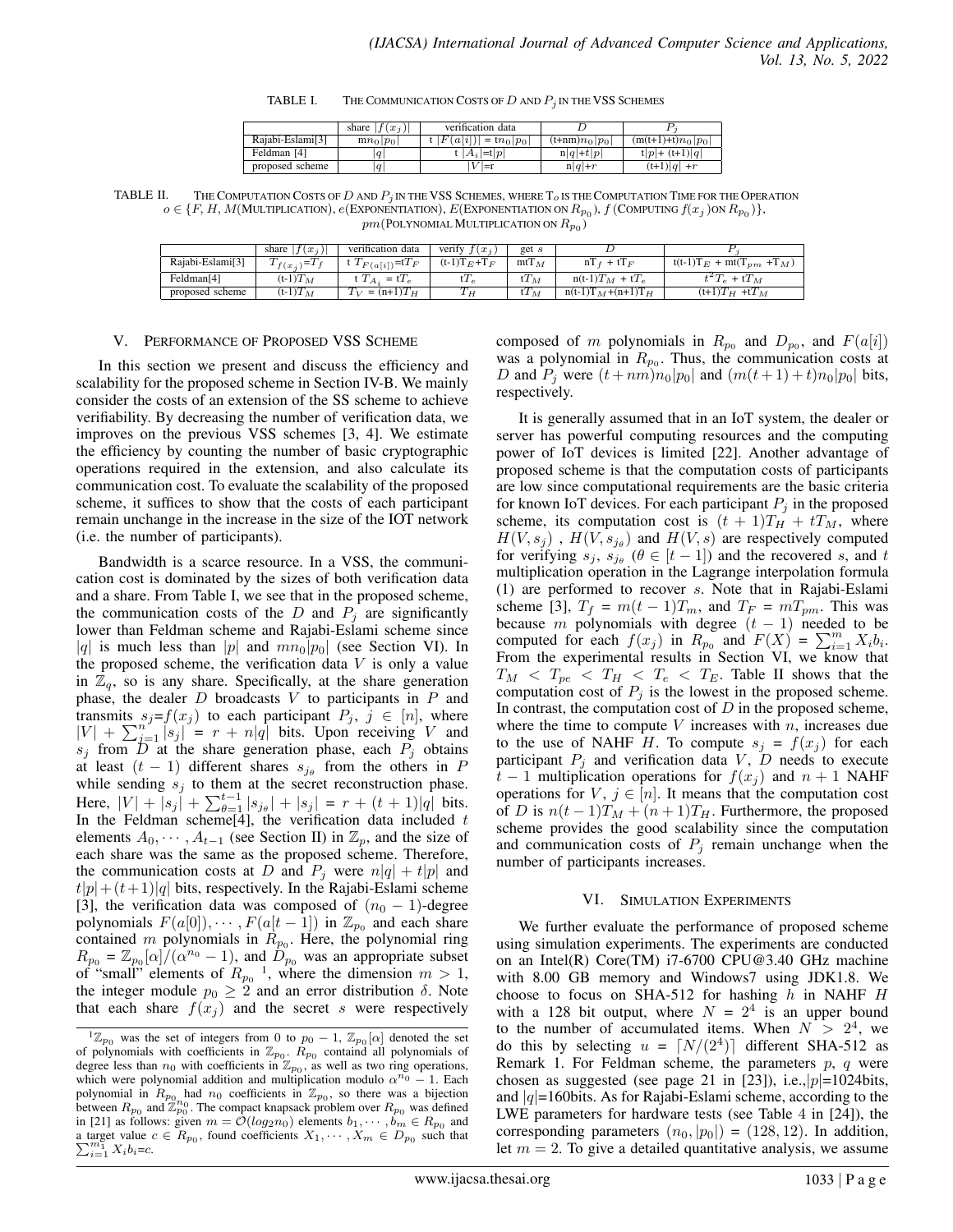

(c) The Percentage of Reduced Energy of  $P_i$ .

Fig. 2. The Energy Consumption, Energy Reduction and the Percentage of Reduced Energy for  $P_i$  in the Proposed Scheme.

that participants are MICA2 motes, which work at 8 MHz with a 8-bit processor ATmega128L, and which adopt IEEE 802.15.4 standard. As described in Cao et al. [25], the power level of a MICA2 mote is  $U = 3.0$  V, the current draw in active mode is  $I = 8.0$  mA, the receiving current draw is  $I_r = 10$ mA, the transmitting current draw is  $I_t=27$  mA, and the data rate is  $r_d = 12.4$  kbps. The cost of receiving (or transmitting) one byte is  $E_r = U I_r(8/r_d) = 19.35 \mu J$  (or  $E_t = U I_t(8/r_d)$ )  $= 52.26 \mu J$ ). The parameters are fixed in all experiments.

Experiment 1 examines the average time required to run an operation in Table II. With the above parameter settings, we consider the average value of over 160 trials for an operation. The results are as follows:  $T_M$  = 0.0022milliseconds (ms),  $T_H$ =0.0858(ms),  $T_e$ =1.3445(ms),  $T_{pm}$ =0.0169(ms),  $T_E$ = 1.6071(ms). Especially, the average time performing the addition operation is 0.0007ms, which is negligible compared with the others.

Experiment 2 examines the energy consumption of a participant. To compute the electrical energy consumed by a participant during  $t_p$  seconds, we apply Joule's law as  $E = UIt_p$ . From Table II and Table I, we have that  $t_p =$  $(t+1)T_H + tT_M = (t+1) \times 0.0858 + t \times 0.0022$  (ms), and  $(t + 1)|q| + r$  is equal to  $4 + 40$  bytes, where transmitting bytes are 20 and receiving bytes are  $t + 20$ . For  $P_i$ , the energy cost of communication is  $20 \times E_t + (t + 20) \times E_r$  $=19.36t + 1432.2(\mu J)$ , and the energy cost of computation is  $3\times8\times t_p = 2.112t+2.0592(\mu J)$ . Thus, the energy consumption of  $P_j$  is 21.472t+1434.2592( $\mu J$ )  $\approx 0.0215t+1.4343(J)$ . We find that the energy cost of computation is cheap compared to data communication. Again, we compare the energy consumption of  $P_i$  in the proposed scheme with that of Feldman scheme and Rajabi-Eslami scheme. From Figure 2 (a), it is evident that the energy consumption of  $P_j$  increases with the threshold value, but it is relatively stable in the proposed scheme. In particular, the proposed scheme makes  $P_i$  have the smallest energy consumption. Note that given a threshold value  $t$ , the energy reduction is equal to the difference of the corresponding ordinate values of two schemes in Figure 2(a). For each participant  $P_j$ , the results of energy reduction are shown in Figure 2(b). Compared with the Feldman scheme, the energy reduction of the proposed scheme is larger in the Rajabi-Eslami scheme, and the difference increases with t. Furthermore, Figure 2 (c) shows that, compared to the Feldman scheme and Rajabi-Eslami scheme, the energy consumption of  $P_i$  in the proposed scheme is respectively reduced by at least 24% and 83% for a secret.

## VII. CONCLUSION

In this paper, we give a lightweight  $(t, n)$  VSS scheme based on an NAHF [17]. Different from previous VSS schemes, the proposed scheme generates only a NAHF value as the verification data which proves the validity of the shares for all participants. This means that the scheme has less communication cost than previous approaches to achieve the share verification. Another important property is that the computation and communication costs of each participant remain unchange when the number of its participants increases. It is convenient for building a secure scalable IoT network. At the same time, because the correctness of each share can be efficiently checked, the new participant can verify whether his